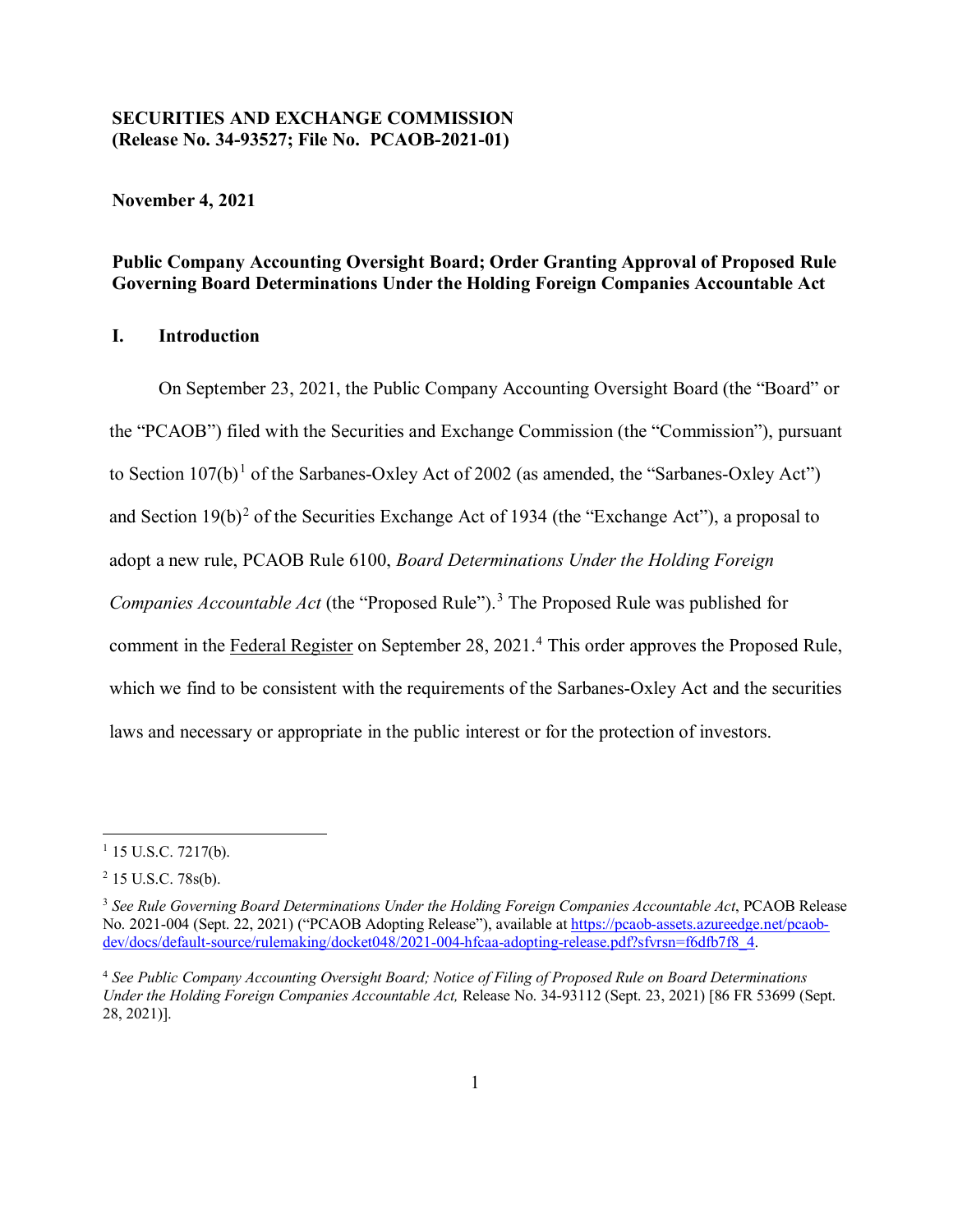### **II. Description of the Proposed Rule**

On September 22, 2021, the Board adopted the Proposed Rule,<sup>[5](#page-1-0)</sup> which is intended to establish a framework for the Board's determinations under the Holding Foreign Companies Accountable Act (the "HFCAA") that the Board is unable to inspect or investigate completely registered public accounting firms located in a foreign jurisdiction because of a position taken by one or more authorities in that jurisdiction.

The Proposed Rule establishes:

- The manner of the Board's determinations:
- The factors the Board will evaluate and the documents and information the Board will consider when assessing whether a determination is warranted;
- The form, public availability, effective date, and duration of such determinations; and
- The process by which the Board will reaffirm, modify, or vacate any such determinations.

### **A. Applicability and Effective Date**

The Proposed Rule will be effective promptly upon approval by the Commission.

# **III. Comment Letters**

The comment period on the Proposed Rule ended on October 18, 2021, and we did not receive any comments on the Proposed Rule. The PCAOB received and considered public comments prior to adopting the Proposed Rule.

l

<span id="page-1-0"></span><sup>5</sup> *See supra* note [3.](#page-0-4)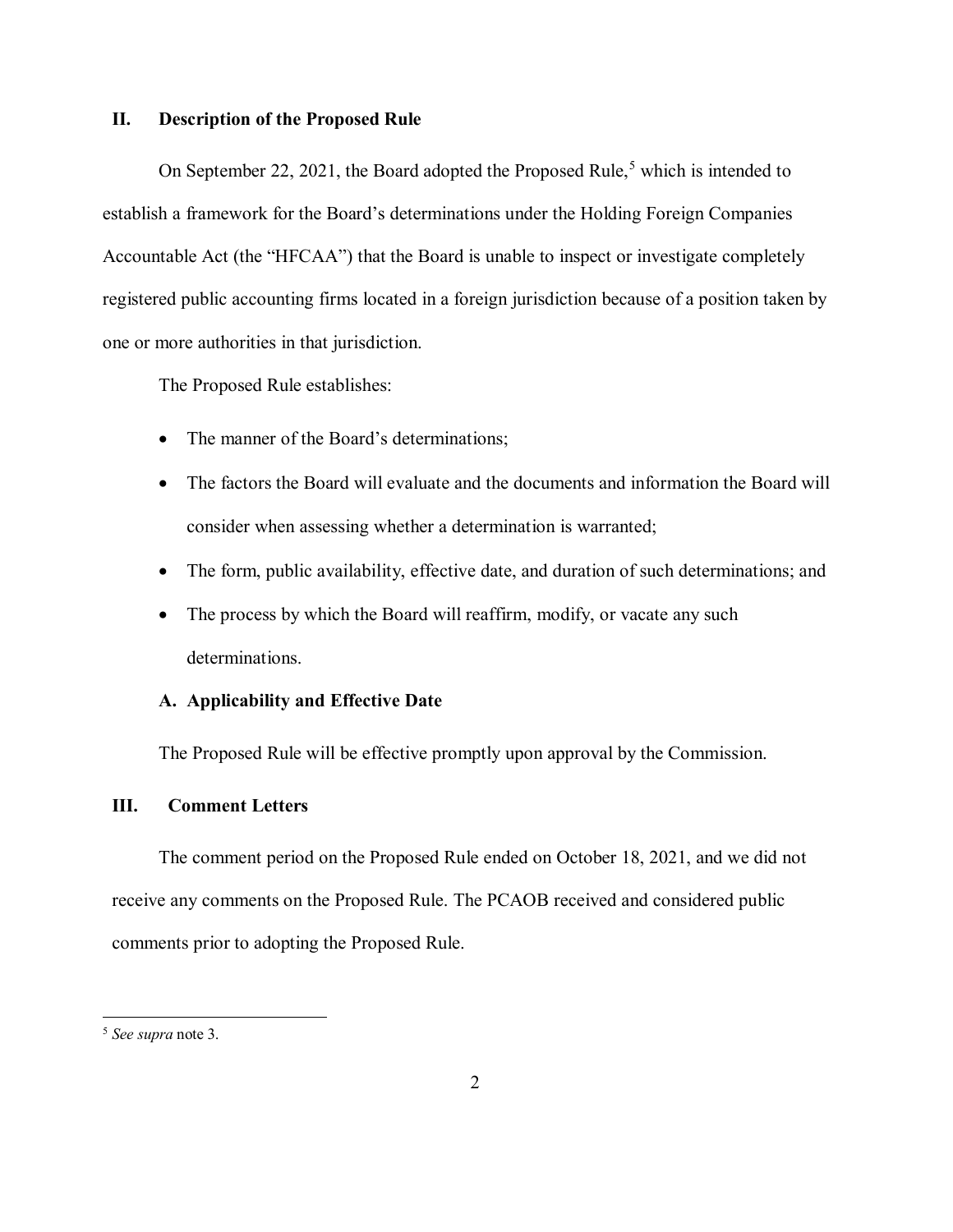### **IV. Effect on Emerging Growth Companies**

In the PCAOB Adopting Release, the Board concluded that Section  $103(a)(3)(C)$  of the Sarbanes-Oxley Act does not apply to the Proposed Rule.<sup>[6](#page-2-0)</sup> Section  $103(a)(3)(C)$  of the Sarbanes-Oxley Act requires that any rules of the Board "requiring mandatory audit firm rotation or a supplement to the auditor's report in which the auditor would be required to provide additional information about the audit and the financial statements of the issuer (auditor discussion and analysis) shall not apply to an audit of an emerging growth company [EGC]."[7](#page-2-1) The provisions of the Proposed Rule do not fall into these categories.

Section  $103(a)(3)(C)$  further provides that "[a]ny additional rules" adopted by the PCAOB after April 5, 2012, do not apply to audits of EGCs "unless the Commission determines that the application of such additional requirements is necessary or appropriate in the public interest, after considering the protection of investors and whether the action will promote efficiency, competition, and capital formation." Since the Proposed Rule does not specify additional requirements for audits of EGCs, this provision does not apply to the Proposed Rule.

While we agree with the Board's conclusion that Section  $103(a)(3)(C)$  of the Sarbanes-Oxley Act does not apply to the Proposed Rule, we nonetheless believe the Proposed Rule is necessary or appropriate in the public interest, after considering the protection of investors and whether the action will promote efficiency, competition, and capital formation. Specifically, by

 $\overline{\phantom{a}}$ 

<span id="page-2-0"></span><sup>6</sup> *See* PCAOB Adopting Release at footnote 112.

<span id="page-2-1"></span><sup>&</sup>lt;sup>7</sup> The term "emerging growth company" is defined in Section  $3(a)(80)$  of the Exchange Act (15 U.S.C. 78c(a)(80)). *See also* Release No. 33-10332 *Inflation Adjustments and Other Technical Amendments Under Titles I and III of the JOBS Act* (Mar. 31, 2017) [82 FR 17545 (Apr. 12, 2017)].